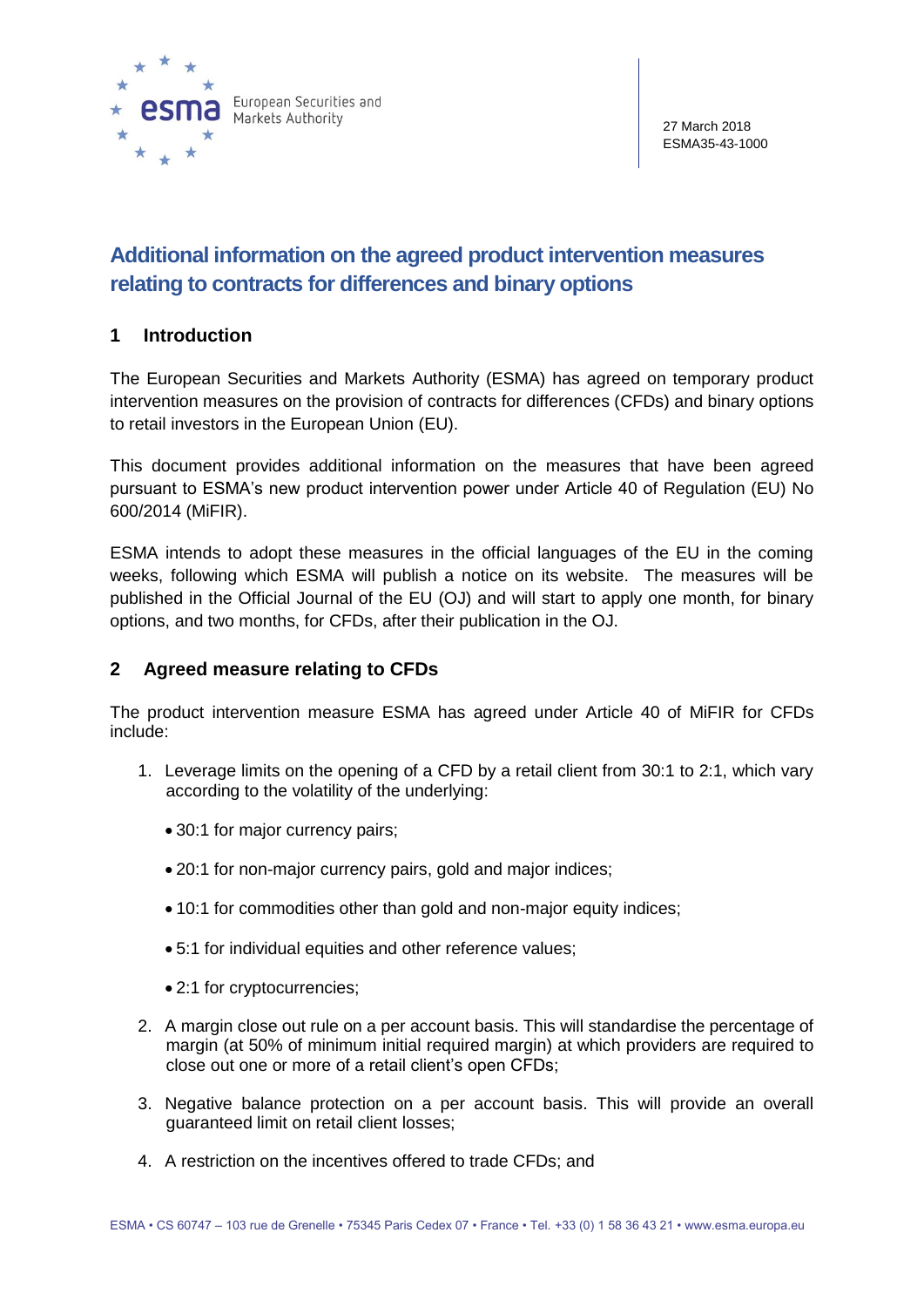

 $\overline{a}$ 

5. A firm-specific risk warning, including the percentage of losses on a CFD provider's retail investor accounts, delivered in a standardised way.

## 2.1 Why has ESMA agreed on this measure?

CFDs that offer leveraged exposure to price, level or value changes in underlying asset classes have existed as a speculative short-term investment product provided to a niche client base in some jurisdictions for several years. However, in recent years, a large number of national competent authorities (NCAs) have raised concerns about the widening distribution of CFDs to a mass retail market, despite these products being complex and inappropriate for the large majority of retail investors, as further explained below.

These concerns have materialised across several jurisdictions, with a majority of retail investors in those jurisdictions typically losing money. NCAs' analysis<sup>1</sup> on CFD trading across different jurisdictions in the EU shows that 74-89% of retail investor accounts typically lose money on their investments, with average losses per investor ranging from €1,600 to €29,000. In an attempt to address these concerns, some NCAs took measures in this area. However, in the light of the persisting significant investor protection concerns across the EU and the crossborder nature of these activities, ESMA's product intervention power is the most appropriate and efficient tool to address these concerns and to ensure that retail investors across the Union are provided with a common minimum level of protection.

Furthermore, before agreeing on product intervention measures, ESMA conducted a call for evidence on the possible use of its product intervention power<sup>2</sup> (the call for evidence). ESMA duly considered all the responses to the call for evidence, including concerns expressed by individuals and CFD providers. After taking these concerns into account and considering the detriment caused by the offer of CFDs to retail investors, ESMA believe this measure to be a necessary and proportionate means to address such detriment.

# 2.1.1 The complexity and poor transparency of CFDs

CFDs are complex products. The pricing, trading terms, and settlement of such products is not standardised, impairing retail investors' ability to understand the terms of the product. In addition, CFD providers often require investors to acknowledge that the reference prices used to determine the value of a CFD may differ from the price available in the respective market

<sup>1</sup> Examples of analysis by NCAs include: (i) the study by the Comision Nacional del Mercado de Valores (CNMV) available at <http://www.cnmv.es/Portal/verDoc.axd?t=%7bf1a92bb1-5f1b-420b-b58c-122d64a1ed9a%7d> ; (ii) the study by the Autorité des marches financiers (AMF) available at: [http://www.amf](http://www.amf-france.org/technique/multimedia%3FdocId%3Dworkspace%253A%252F%252FSpacesStore%252F9bf2caa8-1ce4-4832-85f4-4dffcace8644%26)[france.org/technique/multimedia%3FdocId%3Dworkspace%253A%252F%252FSpacesStore%252F9bf2caa8-1ce4-4832-85f4-](http://www.amf-france.org/technique/multimedia%3FdocId%3Dworkspace%253A%252F%252FSpacesStore%252F9bf2caa8-1ce4-4832-85f4-4dffcace8644%26) [4dffcace8644%26](http://www.amf-france.org/technique/multimedia%3FdocId%3Dworkspace%253A%252F%252FSpacesStore%252F9bf2caa8-1ce4-4832-85f4-4dffcace8644%26) ; (iii) the thematic review by the Central Bank of Ireland (CBI) available at: [https://www.centralbank.ie/docs/default-source/publications/Consultation-Papers/cp107/consultation-paper-107.pdf?sfvrsn=4.](https://www.centralbank.ie/docs/default-source/publications/Consultation-Papers/cp107/consultation-paper-107.pdf?sfvrsn=4)<br>See paqe 1 and 2: (iv) the study of the Komisja Nadzoru Finansowego (KNF) Available See page 1 and 2; (iv) the study of the Komisja Nadzoru Finansowego (KNF) Available at: [https://www.knf.gov.pl/o\\_nas/komunikaty?articleId=50315&p\\_id=18;](https://www.knf.gov.pl/o_nas/komunikaty?articleId=50315&p_id=18) and studies from the Financial Conduct Authority (FCA) Available at: <https://www.fca.org.uk/publication/consultation/cp16-40.pdf> and Available at: [https://www.fca.org.uk/publication/correspondence/dear-ceo-letter-cfd-review-findings.pdf.](https://www.fca.org.uk/publication/correspondence/dear-ceo-letter-cfd-review-findings.pdf)  <sup>2</sup> ESMA35-43-904.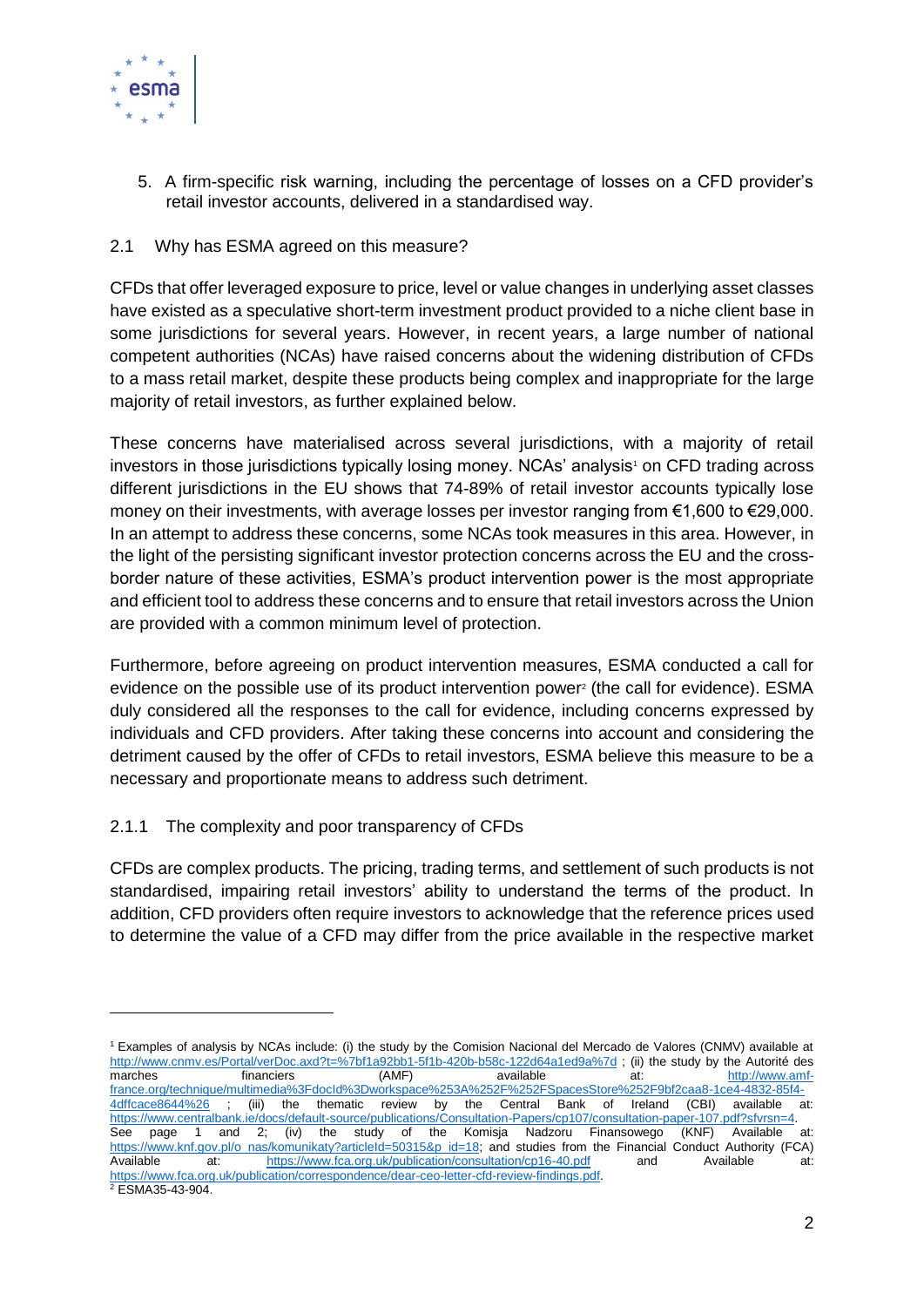

where the underlying is traded, making it difficult for retail investors to check the accuracy of the prices received from the CFD provider.

The costs and charges applicable to trading in CFDs can be complex and lack transparency for retail investors. In particular, retail investors typically find it difficult to understand and assess the expected performance of a CFD, also taking into account the complexity arising from the impact of transaction fees on such performance. In addition to transaction fees, spreads and various other financing costs and charges may be applied. Financing charges are also usually applied to keep a CFD open, such as daily or overnight charges, to which a markup can also be added. The number and complexity of the various costs and charges and their impact on investors' trading performance contribute to the lack of sufficient transparency in relation to CFDs in order to enable a retail investor to make an informed investment decision.

## 2.1.2 The particular components and features of CFDs

CFDs operate on leverage. While leverage can increase the possible profit for investors, it can also increase the possible losses. As far as retail investors are concerned, the application of leverage may increase the probability of a larger loss to a greater extent than the probability of a larger gain.

Leverage affects an investment's performance by increasing the impact of transaction fees incurred by retail investors. High leverage also increases the probability that the investor has insufficient margin to support their open CFDs by making the investor's position(s) sensitive to small fluctuations in the price of the underlying to the investor's disadvantage.

Another risk related to trading in leveraged products is linked to the interaction of high leverage and the practice of automatic margin close-out. Automatic margin close-out provides a degree of protection for investors as it reduces, but does not eliminate, the risk that the investor (particularly at high levels of leverage) loses all or more than their initial margin. However, the interaction between high leverage and automatic margin close-out is that it increases the probability that an investor's position will be closed automatically by the CFD provider in a short timeframe or an investor has to post additional margin in the hope of turning around a losing position.

Trading at high leverage levels also increases the impact of 'gapping' during periods of significant market volatility. Gapping occurs when there is a sudden movement in the price of the underlying. Gapping is not unique to CFDs, but the risks related to such events are exacerbated by high leverage. If gapping occurs, the investor on the losing side may be unable to close an open CFD at their preferred price and can result in significant client losses when trading at high leverage. Some providers of CFDs offer very high leverage to retail investors (up to 500:1).

#### 2.1.3 Marketing and distribution activities in relation to CFDs

Although CFDs are complex products, they are offered to retail investors most commonly via electronic trading platforms, without the provision of investment advice or portfolio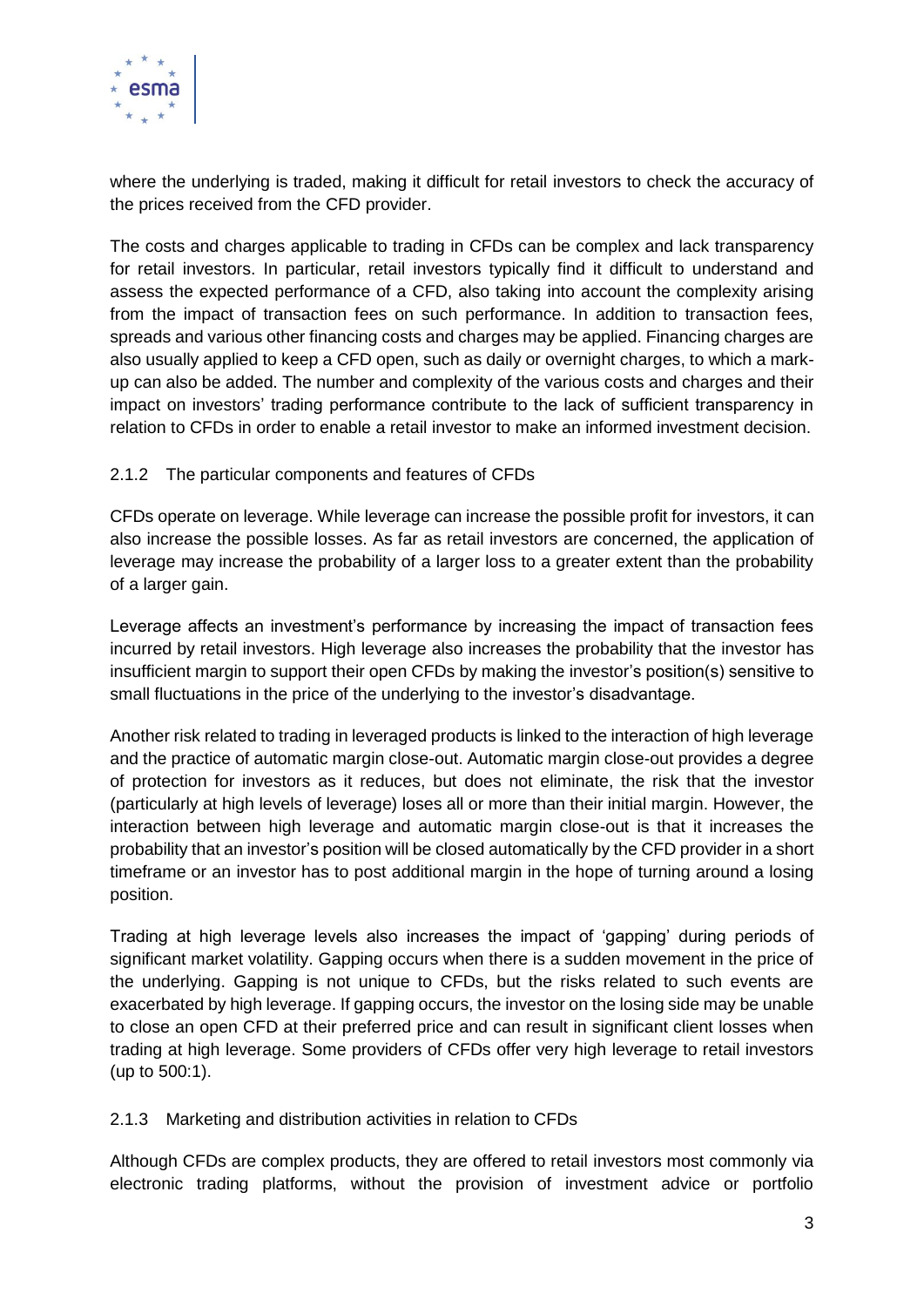

management. An assessment of appropriateness is required in such cases pursuant to Article 25(3) of Directive 2014/65/EU (MiFID II). However, this assessment does not prevent CFD providers or their investors or potential investors proceeding with a transaction, subject to a simple warning to the client, even in cases where the investor has provided no or insufficient information to the provider as to their knowledge and experience in the investment field relevant to the specific type of product as well as where the provider has concluded that the product is not appropriate for the investor. This enables retail investors to access products, such as CFDs, which, by their features, should not be distributed to them.

Furthermore, the offer of CFDs to retail investors has increasingly featured aggressive marketing practices as well as misleading marketing communications. A common feature of marketing and sales techniques adopted by the CFD industry has been the offer of trading (monetary and non-monetary) benefits, such as bonuses to attract and encourage retail investors to invest in CFDs, the offer of gifts (for example holidays, cars, electronic goods), trading tutorials or reduced costs (for example spread or fees). Bonuses and other trading benefits can act as a distraction from the high-risk nature of the product. They are typically targeted to attract retail investors and incentivise trading. Retail investors can consider these promotions as a central product feature to the point they may fail to properly assess the level of risks associated with the product. Furthermore, such trading benefits to open CFD trading accounts often require investors to pay funds to the provider and conduct a specified number of trades over a specified period of time.

In addition, distribution models used in this sector of the market bear certain conflicts of interest. The pressure to maintain a pipeline of new investors increases the potential for conflicts of interest to occur. Conflicts of interest have arisen and may arise from the fact that some CFD providers are counterparties to investors' trades without hedging their exposure, therefore placing their interests in direct conflict with that of their investors. There is also a risk that providers may seek to exploit asymmetric slippage (for example pass on any loss as a result of slippage to the client, while retaining any profit obtained as a result of slippage) or purposefully delay the time between quotes and execution of CFD trades to further exploit this practice.

# 2.2 What are the details of the agreed measure?

#### 2.2.1 Scope of application

For the purposes of the agreed measure, contract for differences or CFD is any derivative other than an option, future, swap or forward rate agreement, the purpose of which is to give the holder a long or short exposure to fluctuations in the price, level or value of an underlying, irrespective of whether it is traded on a trading venue, and that must be settled in cash or may be settled in cash at the option of one of the parties other than by reason of default or other termination event.

ESMA confirms that only CFDs, as described in the paragraph above, are in scope of the agreed intervention measure. Warrants and turbo certificates are not in scope. ESMA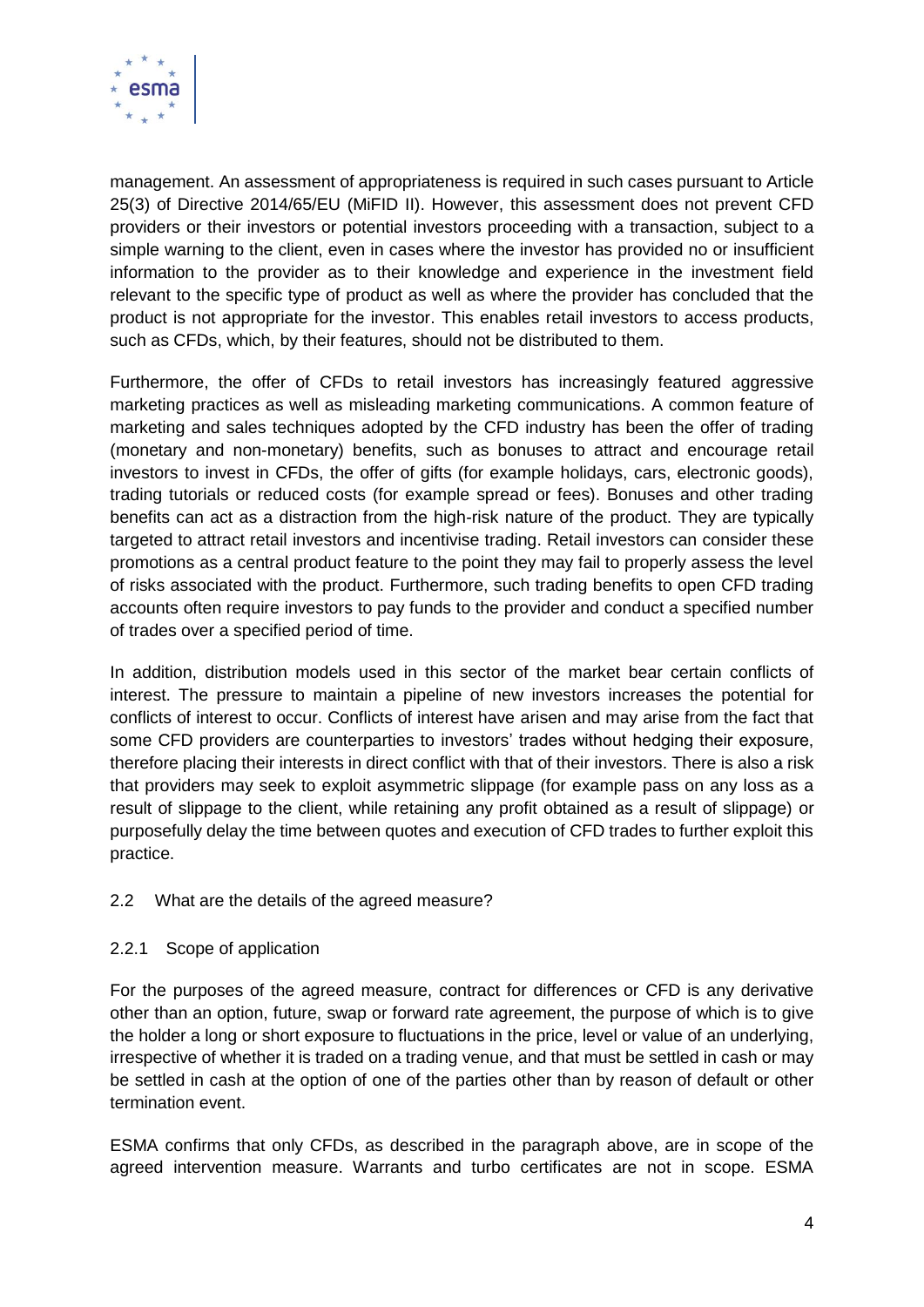

acknowledges that there are similarities between CFDs and warrants and turbo certificates but the products also differ in various respects. Following adoption of the agreed measure, ESMA intends to closely monitor whether similar detrimental consequences for retail investors develop from these products on a pan-European basis and will act as necessary.

On the other hand, securitized derivatives that are CFDs are not explicitly excluded from the definition of CFDs. Although ESMA is not aware of securitized CFDs at this stage, the wrapper of a security and the tradability on a trading venue do not change the key characteristics of a CFD. In case such products were to be launched, these products would be in scope of this agreed measure.

# 2.2.2 CFDs with cryptocurrencies as underlying

With particular regard to CFDs with cryptocurrencies as an underlying, ESMA has agreed on a 2:1 leverage limit on the opening of a CFD. However, CFDs with cryptocurrencies as an underlying raise separate and significant concerns as CFDs on other underlyings. Cryptocurrencies are a relatively immature asset class that pose major risks for investors. ESMA and NCAs have significant concerns about the integrity of the price formation process in underlying cryptocurrency markets, which makes it inherently difficult for retail clients to value these products. ESMA and other regulators have repeatedly warned<sup>3</sup> of the risks involved with investing in cryptocurrencies. For CFDs on cryptocurrencies many of these concerns remain present. Due to the specific characteristics of cryptocurrencies as an asset class the market for financial instruments providing exposure to cryptocurrencies, such as CFDs, will be closely monitored, and ESMA will assess whether stricter measures are required.

#### 2.2.3 Content of the measures

The agreed measure will impose a three-month restriction on the marketing, distribution or sale of CFDs to retail investors. The restriction consists of the following:

#### *Leverage limits on the opening of a CFD position*

Initial margin means any payment for the purpose of entering into a *CFD*, excluding commission, transaction fees and any other related costs. CFD providers will have to require retail investors to pay the following initial margin on the opening of a CFD (initial margin protection):

<sup>&</sup>lt;sup>3</sup> See for example the joint warning by ESMA, EBA and EIOPA on virtual currencies. Available at:

[https://www.esma.europa.eu/sites/default/files/library/esma50-164-1284\\_joint\\_esas\\_warning\\_on\\_virtual\\_currenciesl.pdf](https://www.esma.europa.eu/sites/default/files/library/esma50-164-1284_joint_esas_warning_on_virtual_currenciesl.pdf), the EBA warning from 2013. Available at:

[https://www.eba.europa.eu/documents/10180/598344/EBA+Warning+on+Virtual+Currencies.pdf,](https://www.eba.europa.eu/documents/10180/598344/EBA+Warning+on+Virtual+Currencies.pdf) and see IOSCO's webpage for an overview of regulator's warnings on virtual currencies and initial coin offerings. Available at: <http://www.iosco.org/publications/?subsection=ico-statements>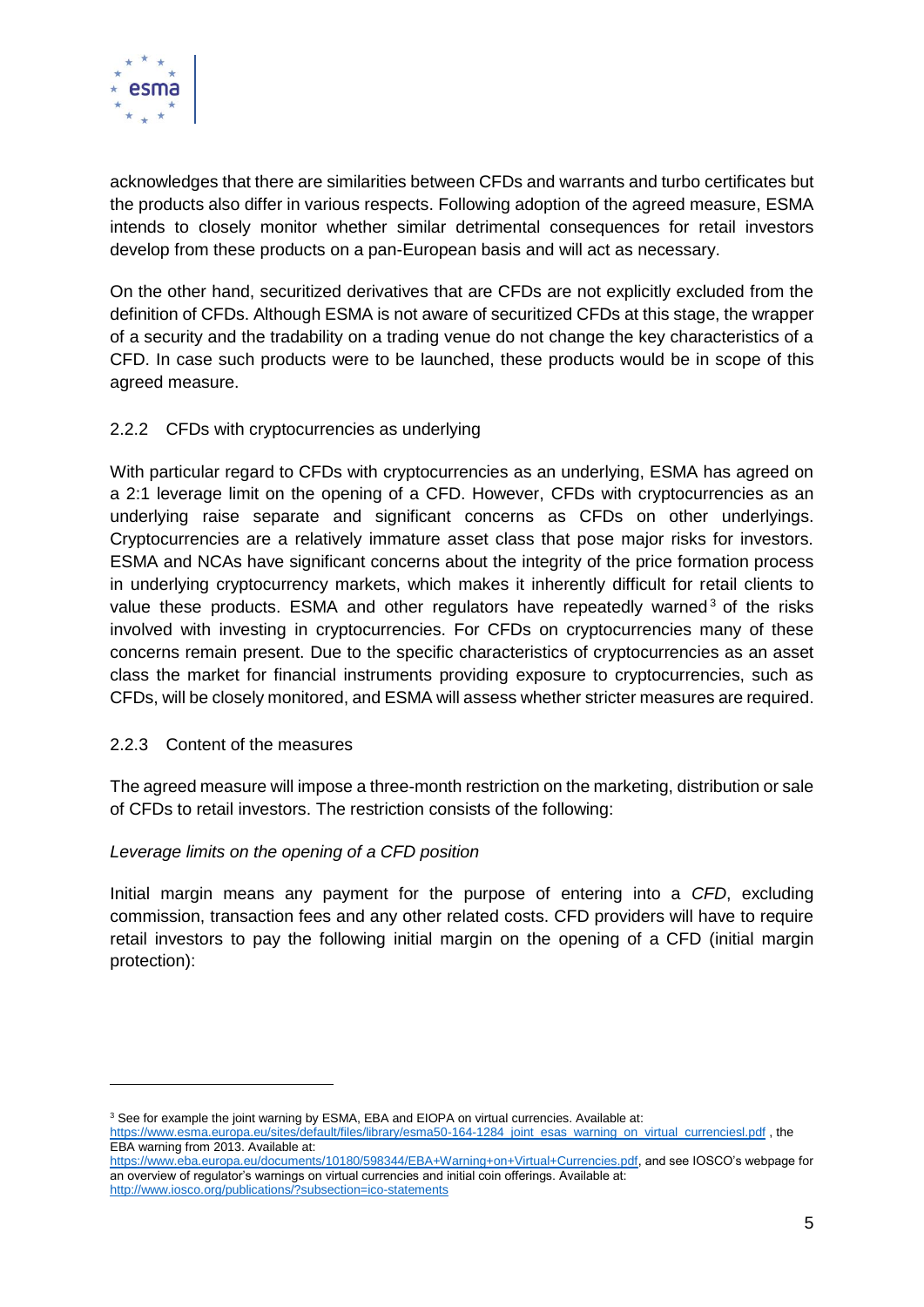

- (a) 3,33% of the notional value of the CFD when the underlying currency pair is composed of any two of the following currencies: US dollar, Euro, Japanese yen, Pound sterling, Canadian dollar or Swiss franc;
- (b) 5% of the notional value of the CFD when the underlying index, currency pair or commodity is: (i) any of the following equity indices: Financial Times Stock Exchange 100 (FTSE 100); Cotation Assistée en Continu 40 (CAC 40); Deutsche Bourse AG German Stock Index 30 (DAX30); Dow Jones Industrial Average (DJIA); Standard & Poors 500 (S&P 500); NASDAQ Composite Index (NASDAQ), NASDAQ 100 Index (NASDAQ 100); Nikkei Index (Nikkei 225); Standard & Poors / Australian Securities Exchange 200 (ASX 200); EURO STOXX 50 Index (EURO STOXX 50); (ii) a currency pair composed of at least one currency that is not listed in point (a) above; or (iii) gold
- (c) 10% of the notional value of the CFD when the underlying commodity or equity index is a commodity or any equity index other than those listed in point (b) above;
- (d) 50% of the notional value of the CFD when the underlying is a cryptocurrency; or
- (e) 20% of the notional value of the CFD when the underlying is a share, or is not otherwise listed above.

#### *Margin close-out rule per account*

A margin close-out rule will be imposed on a per account basis (rather than a per position basis). CFD providers shall close one or more of a retail investor's open *CFD* positions on terms most favourable to the client in accordance with Articles 24 and 27 of MiFID II when the sum of funds in the CFD trading account and the unrealised net profits of all open CFDs connected to that account falls to less than half of the total initial margin protection for all those open CFDs.

The provision of a margin close-out protection and the standardisation of the percentage at which CFD providers are required to close-out one or more investor's open CFDs is also designed to address the inconsistent application of margin close-out practices by CFD providers. In certain cases CFD providers allow their investors' funds to fall to 0 – 30% of the initial margin required to open a CFD. By allowing investors to erode their margin close to zero, providers are placing investors at risk of losing more than the money they had invested, particularly during a gapping event. Conversely, too high of a level of margin close-out would expose investors to be frequently closed out which might not be in their interest. The 50% threshold set out in ESMA's measure mitigates the risk of substantial loss by retail investors .

In the call for evidence, ESMA described a margin close-out protection per position. Such approach was justified on the basis that the initial margin protection is intended to be applied based on the underlying type in the CFD. Therefore, applying a margin close-out rule on a per position basis would ensure the effective application of the initial margin protection for each underlying class as well as a hard cap on leverage available per underlying class. Furthermore,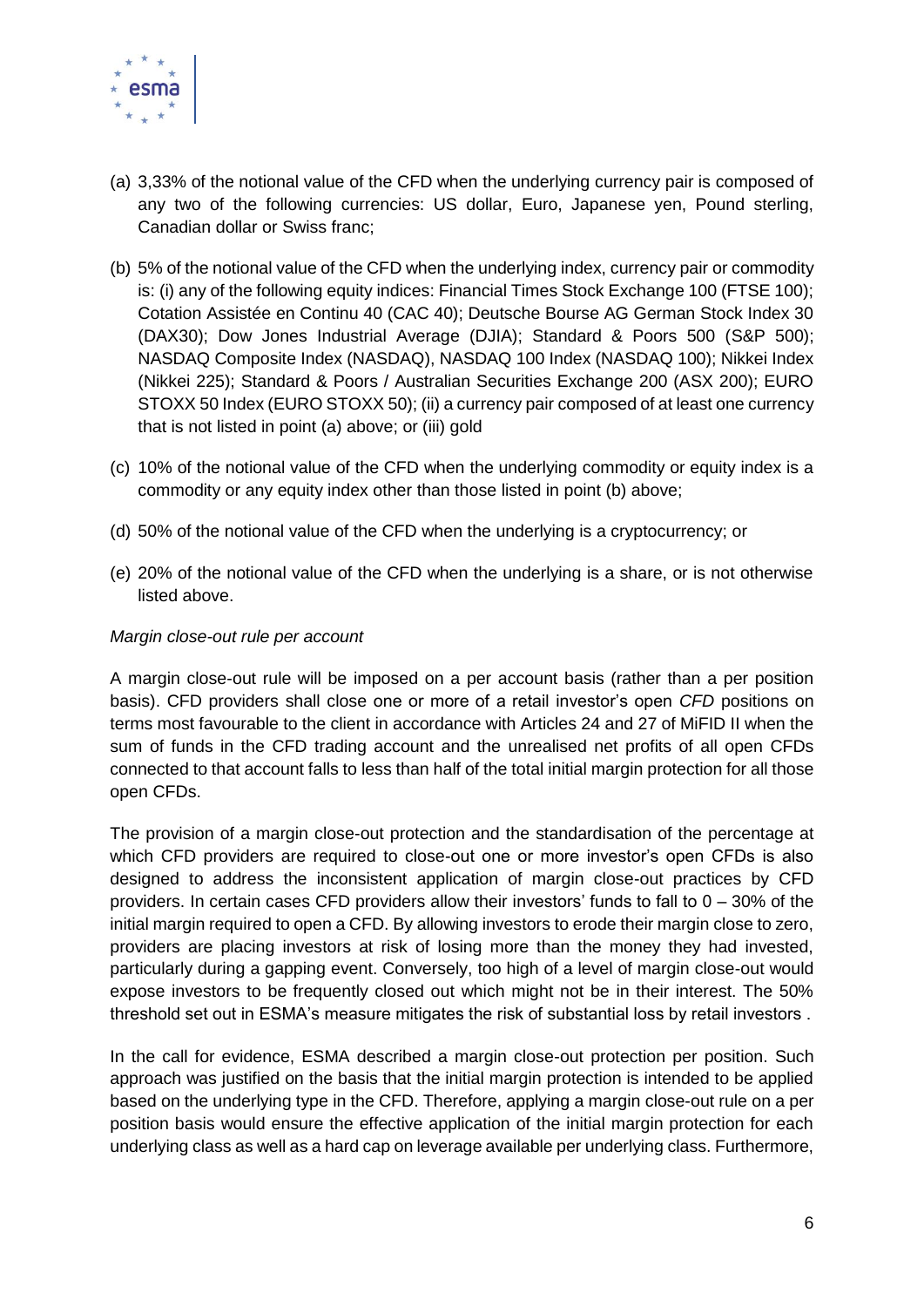

a margin close out protection per position would help ensure that retail investors are aware and understand their exposure to each individual underlying.

However, based on the responses from the call for evidence and additional analyses, ESMA considers a standardised margin close-out rule per account at 50% of the total initial margin protection more proportionate while ensuring an adequate common minimum level of protection for retail investors.

The margin close-out protection proposed by ESMA will not prevent a provider from applying a per position close-out rule at 50% of the initial margin requirement of the specific position instead of a per account close-out rule; indeed, as explained above, this could reduce the complexity for retail investors. Furthermore, by applying a per position close-out rule at 50%, the provider would inherently fulfil the close-out requirement on a per account basis as each single position would be closed in accordance with the 50% close-out rule.

#### *Negative balance protection*

A negative balance protection on a per account basis will be imposed, limiting a retail investor's aggregate liability for all CFDs connected to a CFD trading account with a CFD provider to the funds in that CFD trading account.

The purpose of a negative balance protection is to ensure that an investor's maximum losses from trading CFDs, including all related costs, are limited to the total funds related to trading CFDs that are in the investor's CFD trading account. This includes any funds yet to be paid into that account due to net profits from the closure of open CFDs connected to that account. An investor should not incur any additional liability connected with its trading of CFDs. Other accounts are not be part of the investor's capital at risk. In case a trading account also includes other financial instruments (for example, UCITS or shares), only the funds explicitly dedicated to CFD trading, and not those dedicated to other financial instruments, will be at risk.

#### *Restriction on the incentivisation of CFD trading*

CFD providers will be required not to provide, directly or indirectly, retail investors with a payment, monetary or excluded non-monetary benefit (i.e. any non-monetary benefit other than, insofar as they relate to CFDs, information and research tools) in relation to the marketing, distribution or sale of a CFD, other than the realised profits on any CFD provided. This measure will apply to all clients, including existing and prospective clients.

Financial promotions offering bonuses or other incentives to trade CFDs often distract retail investors from the high-risk nature of CFD products. They draw in retail investors who may not otherwise choose to invest in these products. Such benefits are often contingent on clients depositing money on the account or on executing a certain volume of trades.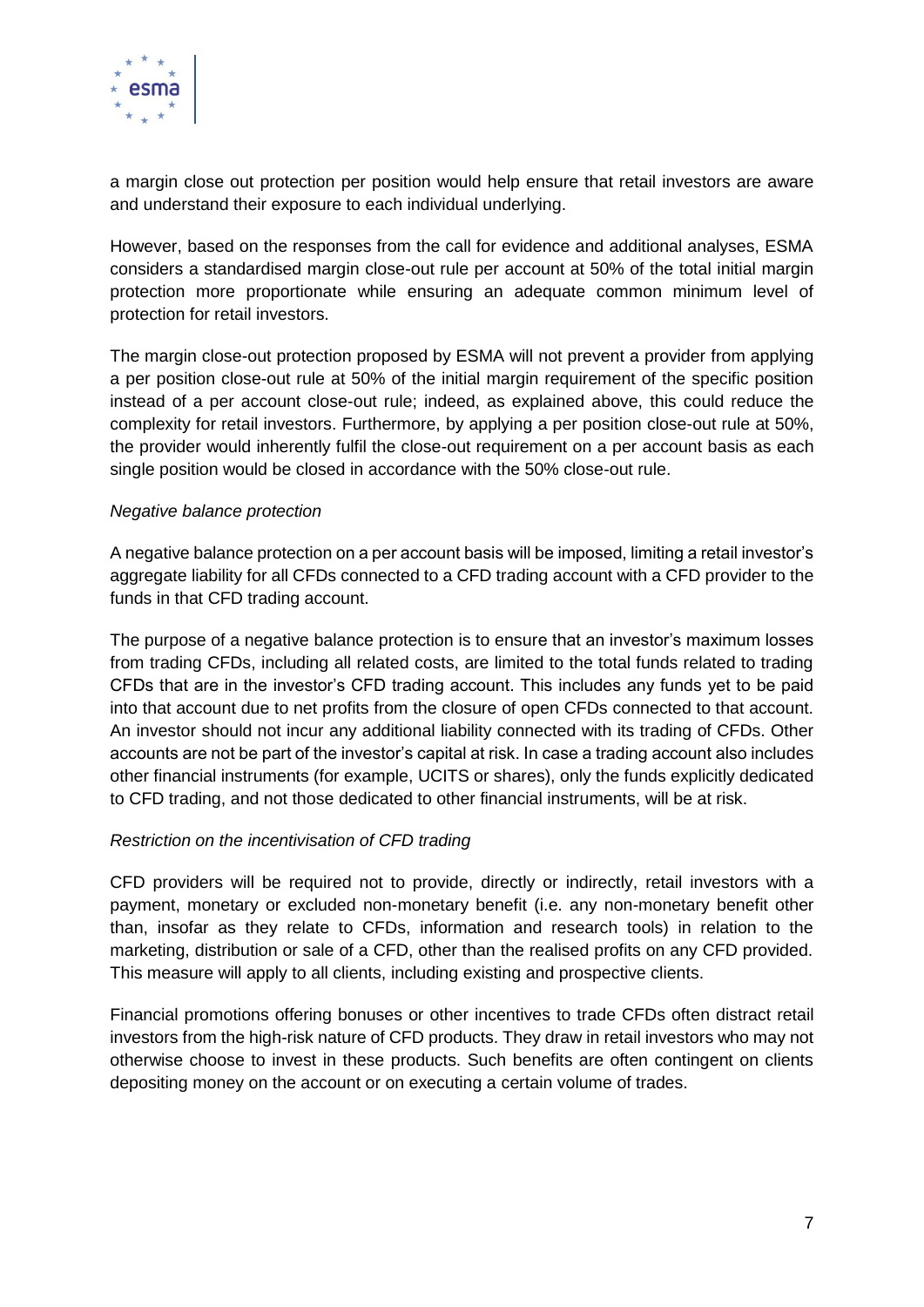

## *Risk warning*

CFD providers will not be allowed to send, directly or indirectly, a communication to or publish information accessible by a retail investor relating to the marketing, distribution or sale of a CFD unless it includes an appropriate risk warning.

In the risk warning, each CFD provider will be required to provide the percentage of its retail investor CFD trading accounts that lost money over the last 12-month period.

The calculation will be performed on a quarterly basis and cover the 12-month period preceding the date on which it is performed (12-month calculation period). The percentage used in the warning will be updated accordingly.

For these purposes, an individual retail investor CFD trading account is considered to have lost money if the sum of all realised and unrealised net profits on CFDs connected to the CFD trading account during the calculation period is negative. Any costs relating to the CFDs connected to the CFD trading account are included in the calculation, including all charges, fees and commissions.

The calculation shall not take into account (i) the trading accounts that did not have any open CFD position within the calculation period, (ii) any profits or losses from products other than CFDs if these are connected with the CFD trading account, and (iii) any deposits or withdrawals of funds from the CFD trading account.

For newly established CFD providers or CFD providers that did not provide an open CFD connected to a CFD trading account in the last calculation period, a standard risk warning which refers to the percentage range of losses found by NCAs in their analysis (74-89% of retail investor accounts lose money when trading CFDs) will be used instead.

# **3 Agreed measure relating to binary options**

The product intervention measure ESMA has agreed under Article 40 of MiFIR is a prohibition on the marketing, distribution or sale of binary options to retail investors.

#### 3.1 Why has ESMA agreed on this measure?

The risks related to the inherent features of binary options, such as a structural expected negative return and in-built and unmanageable conflicts of interest, make these products unsuitable for retail investors. These risks are often amplified by the aggressive marketing techniques used by binary option providers. Furthermore, unlike options which can serve a valuable role in hedging exposure to certain assets, binary options do not meet any genuine investment needs for retail investors. Being inherently like gambling products, binary options can also attract compulsive gambling behaviour.

Despite being unsuitable for retail investors, binary options have been increasingly offered to them across the Union. The significant concerns raised by the increasing dimension of this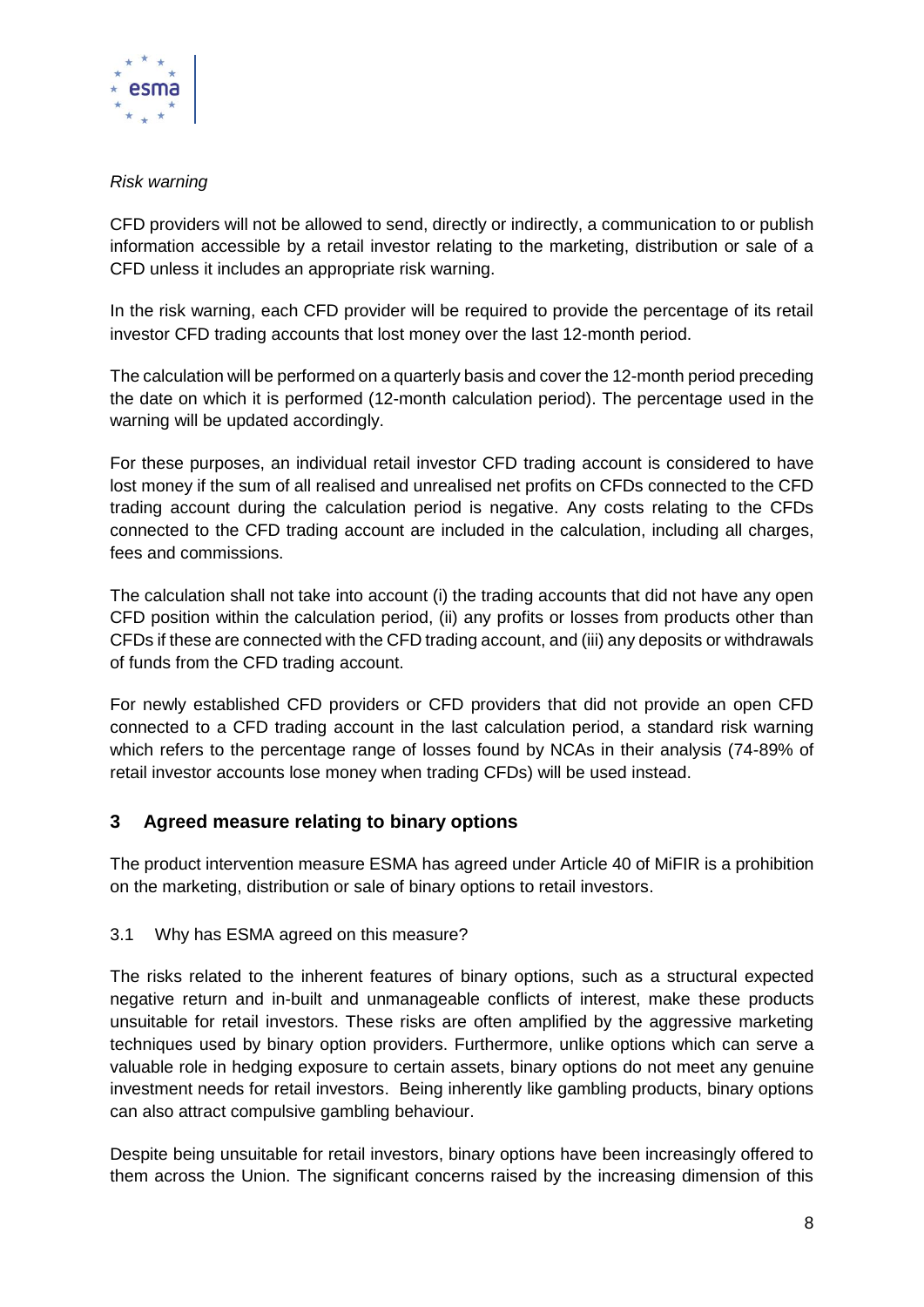

market sector have led to the adoption of a number of national measures aimed *inter alia* at banning the commercialisation of these products to retail investors. However, given the crossborder dimension of the activities of binary option providers as well as the need to ensure a common minimum level of investor protection across Member States, ESMA has decided to agree on a product intervention measure which prohibits the marketing, distribution or sale of binary options to retail investors.

Before agreeing on such measure, ESMA has duly considered all the responses to the call for evidence, including concerns expressed by individuals and binary option providers on the imposition of a full ban on the offer of these products to retail investors. After taking into account these concerns and considering the significant detrimental impact of binary options on retail investors, ESMA is satisfied that the agreed measure is necessary and proportionate. A less stringent measure would not adequately address the investor protection concerns identified. As further described below, the complexity and lack of transparency of binary options, the lack of reasonable investment objectives, the negative expected return of the product, the in-built conflicts of interest for providers, the misleading and aggressive nature of marketing and distribution activities, all mean that binary options should not be offered to retail investors.

## 3.1.1 The complexity and poor transparency of binary options

Binary options are complex financial instruments. For example, their pricing structure presents a number of challenges for retail investors. This is because the pricing structure of binary options requires retail investors to assess accurately the value of the option in relation to the expected probability of the reference event occurring. Although retail investors may use common research and pricing tools to price binary options, they face significant information asymmetries compared to providers which have much greater access to information and systems to properly price these products.

Furthermore, retail investors in the Union typically invest in binary options OTC. As such their pricing, performance and settlement is not standardised. This impairs retail investors' ability to understand the terms of the product.

Binary option providers are also typically the counterparty to their retail investors' trades, with the provider determining the price at execution and the payment at expiry.

#### 3.1.2 The particular features or components of binary options

The binary outcome nature of binary options mean that they are primarily used for speculative purposes. The payment of a fixed monetary amount or zero limits the value of binary options as a hedging tool in contrast to traditional options, which allow the investor to manage their risk by setting a 'ceiling' or 'floor' for a specific asset that they may have direct exposure to. This is exacerbated by the typical very short term of binary options (in some cases these products expire minutes after having been entered into).

Furthermore, binary options are priced according to the probability of an event occurring, quoting payoffs in a similar manner as traditional fixed-odds bets (for example bets on sporting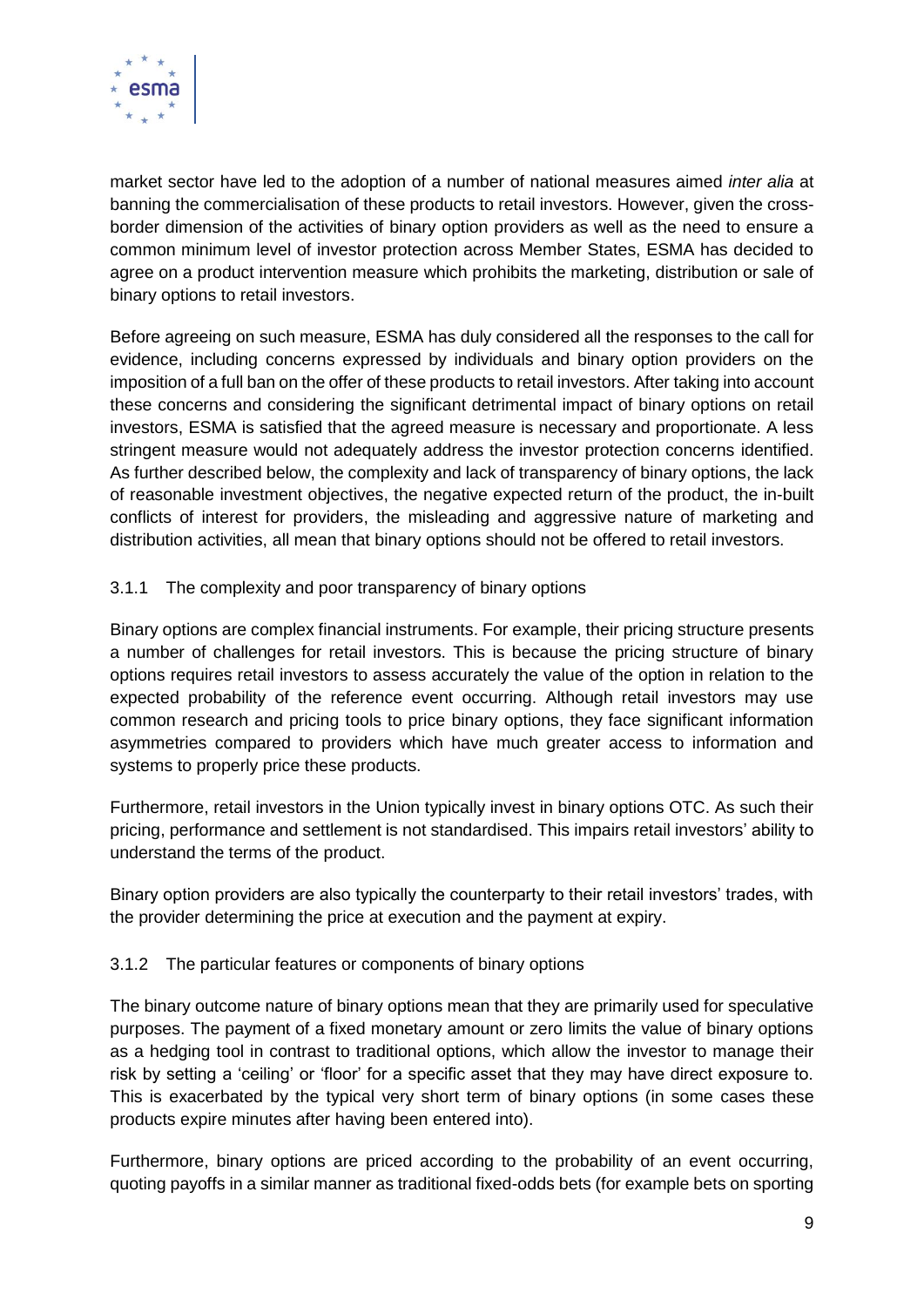

events or election outcomes). Trades are mostly very short term and investors stand either to make a substantial return or to lose their entire investment. These fundamental features are also found in gambling products, which are linked with addictive behaviour and poor outcomes for consumers.

In addition to being highly risk and speculative investments, binary options structurally have negative expected returns. This feature implies that the more positions an investor takes, the more likely they are to lose money on a cumulative basis.

As mentioned above, binary option providers usually act as direct counterparty to the investor's trade, hence taking the investor's trade onto their own book. This business model places the provider's interests in direct conflict with those of its investors, which increases the risk that the provider may manipulate the price of the underlying at expiry of the binary option or extend the term of the binary option by seconds or milliseconds so as to avoid having to pay-out on the option contract. The risk of conflict of interest is particularly acute for binary options, as the payment structure of these products is determined by whether the underlying has reached the specified strike price at expiry.

## 3.1.3 Marketing and distribution activities in relation to binary options

Although binary options are complex products, they are offered to retail investors most commonly via electronic trading platforms, without the provision of investment advice or portfolio management. An assessment of appropriateness is required in such cases pursuant to Article 25(3) of Directive 2014/65/EU. However, this assessment does not prevent binary options providers or their investors or potential investors proceeding with a transaction, subject to a simple warning to the client. This can occur where the client has provided no or insufficient information to the provider as to their knowledge and experience in the investment field relevant to the specific type of product as well as where the provider has concluded that the product is not appropriate for the client. This enables retail investors to access products, such as binary options, which, by their features, should not be offered to them.

#### 3.2 What are the details of the agreed measure?

# 3.2.1 Scope of application

For the purposes of the agreed measure, a binary option is any cash settled derivative in which the payment at close out or expiry of a predetermined fixed monetary amount or zero depends on whether one or more specified events in relation to the underlying occur at, or prior to, the